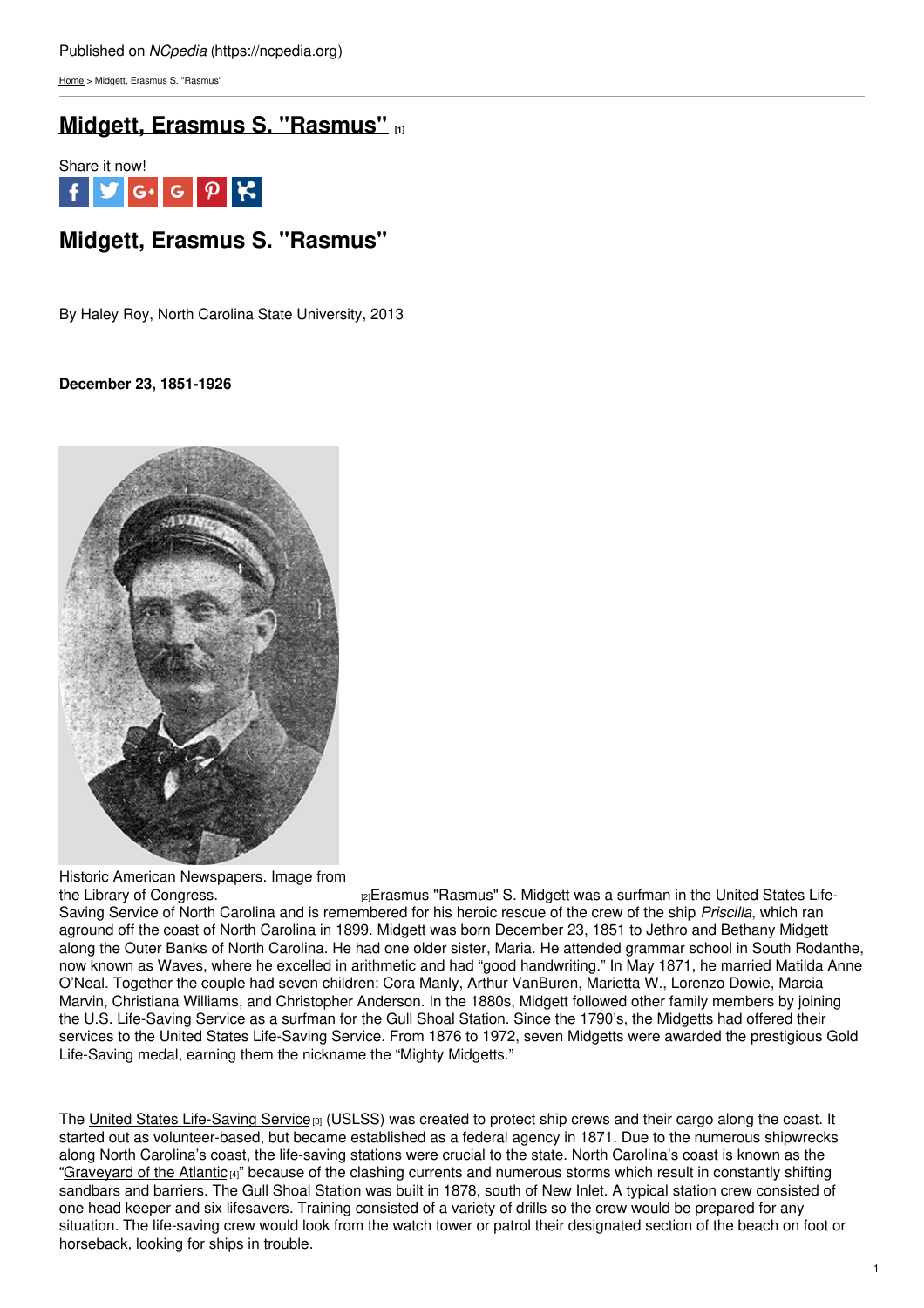Around 3:00 a.m. on August 18, 1899, Rasmus was patrolling on horseback heading south. He began to notice debris in the water, a sign of a shipwreck nearby. Riding further, he saw more debris and heard shouting and screaming. Through the darkness, Midgett saw several people hanging onto a wrecked vessel. The barkentine *Priscilla*, captained by Benjamin E. Springsteen, was sailing from Baltimore, Maryland to Brazil when it was caught by [Hurricane](http://www.ecu.edu/renci/StormsToLife/SanCiriaco/index.html) San Ciriaco [5], causing the ship to run aground three miles south of the Gull Shoal Station.



A copper version of the gold medal awarded to Erasmus S. Midgett by the United States Congress. "Medal, Accession #: H.2006.110.5." North Carolina Museum of History.

 $_{[6]}$ Unfortunately, the captain, his wife and son, along with two crew members were carried out to sea by the violent waves, so only ten crew members remained clinging to the wreckage. Because Midgett was so far from the life-saving station, he knew he was the only hope for these men to survive. Midgett ordered the men to jump overboard in between waves, and one by one, seven men made it to shore safely; however, three men, too exhausted to swim, remained. Midgett risked his life by swimming up to the wreckage and bringing the men to shore. In total, he single-handedly saved ten men from death. For his heroism and bravery, Rasmus Midgett was awarded the Gold Lifesaving Medal by the Secretary of the Treasury. Similar rescues were performed numerous times by members of the USLSS until 1955, when it merged with the Revenue Cutter Service to create what we know today as the U.S. Coast Guard.

Rasmus Midgett's thirty year career as a surfman ended in the 1910s, allowing him to serve well past the required retirement age of fifty-five. He died in 1926 at the age of seventy-five, three years after his wife Matilda. Engraved on Midgett's tombstone are the following words: "A loved one from us has gone. A voice we loved is stilled. A place is vacant in our home which never can be filled." His childhood home has been restored and is now listed on the National Registry of Historic Places. Heroes such as Rasmus Midgett left a legacy of duty and bravery that is admired and emulated today by our military.

### **References:**

Carter, Kathy. "Lifesaving Service, U.S."*Encyclopedia of North Carolina*. Chapel Hill: University of North Carolina Press. 2006. <https://ncpedia.org/lifesaving-service-us> [3]

Midgett, Helen and Belle Stowe. "Truly One of the Mighty Midgetts,"*Sea Chest: A History of the United States Life-Saving Service on Hatteras Island* 4, no. 2 (1977) : 36-39.<https://www.ncgenweb.us/dare/photosbios/midgettrasmusbio.html> [7]

United States Department of the Interior. National Park Service. National Register of Historic Places Registration Form: Rasmus Midgett House. By Nancy Van Dolsen, Wilson, N.C. May 1, 2009. <https://files.nc.gov/ncdcr/nr/DR0606.pdf> [8]

"Surfman Rasmus Midgett Rescues Passengers off the Priscilla."*Alaska/Bering Sea Patrol Association*. http://www.a[bsp.org/html/200th/surf/surf.htm](http://www.a-bsp.org/html/200th/surf/surf.htm) [9] (accessed November 3, 2013).